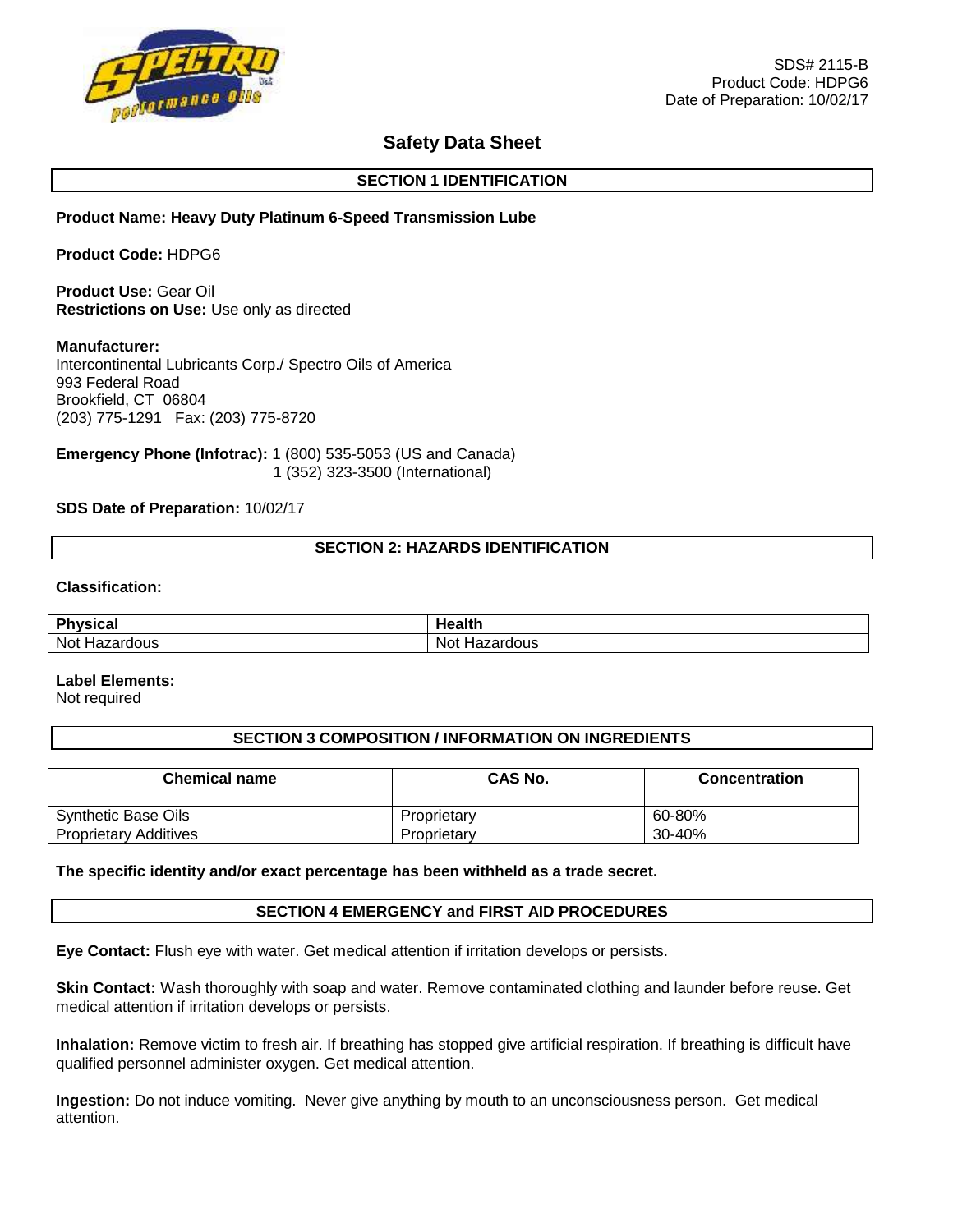**Most important symptoms/effects, acute and delayed:** May cause eye irritation. Prolonged skin contact may cause irritation. Excessive inhalation of vapor or mists may cause upper respiratory tract irritation. Swallowing may cause nausea, vomiting and diarrhea.

**Indication of immediate medical attention and special treatment, if necessary:** None required under normal conditions of use.

#### **SECTION 5 FIRE and EXPLOSION HAZARD DATA**

**Suitable extinguishing media:** Water spray or fog, foam, carbon dioxide, dry chemical.

**Specific hazards arising from the chemical:** At elevated temperatures containers may rupture. Use of large amounts of water may cause product to float and spread fire. Combustion may produce carbon oxides and hydrocarbon fragments

**Special protective equipment and precautions for fire-fighters:** Firefighters should wear full emergency equipment and NIOSH approved positive pressure self-contained breathing apparatus. Cool exposed intact containers with water spray or stream.

#### **SECTION 6 ACCIDENTAL RELEASE MEASURES**

**Personal precautions, protective equipment, and emergency procedures:** Wear appropriate protective equipment. Wash thoroughly after handling.

**Environmental hazards:** Avoid release into the environment. Report spill as required by local and federal regulations.

**Methods and materials for containment and cleaning up:** Dike spill and collect into closable containers for disposal with an inert absorbent. Prevent entry in storm sewers and waterways.

#### **SECTION 7 HANDLING and STORAGE**

**Precautions for safe handling:** Avoid contact with eyes and prolonged contact with skin and clothing. Avoid breathing vapors and mists. Wash thoroughly after handling. Remove oil-soaked clothing and launder before re-use. Discard oil soaked shoes and other items than cannot be laundered.

**Conditions for safe storage, including any incompatibilities:** Store in a cool area away from oxidizing agents. Protect containers from physical damage.

Empty containers retain product residues. Do not cut, weld, braze, etc. on or near empty containers. Follow all SDS precautions in handling empty containers.

### **SECTION 8 EXPOSURE CONTROLS and PERSONAL PROTECTION**

#### **Exposure Guidelines:**

**INGREDIENTS EXPOSURE LIMITS .**

Synthetic Oils 6 mg/m3 TWA Manufacturer Proprietary Additives None Established

**Appropriate engineering controls:** Good general room ventilation (equivalent to outdoors) should be adequate under normal conditions. If exposures are excessive increased mechanical ventilation such as local exhaust may be required.

**Respiratory protection:** None needed under normal use conditions with adequate ventilation. If exposures are excessive, use a NIOSH approved respirator with organic vapor cartridges and particulate pre-filter. Selection of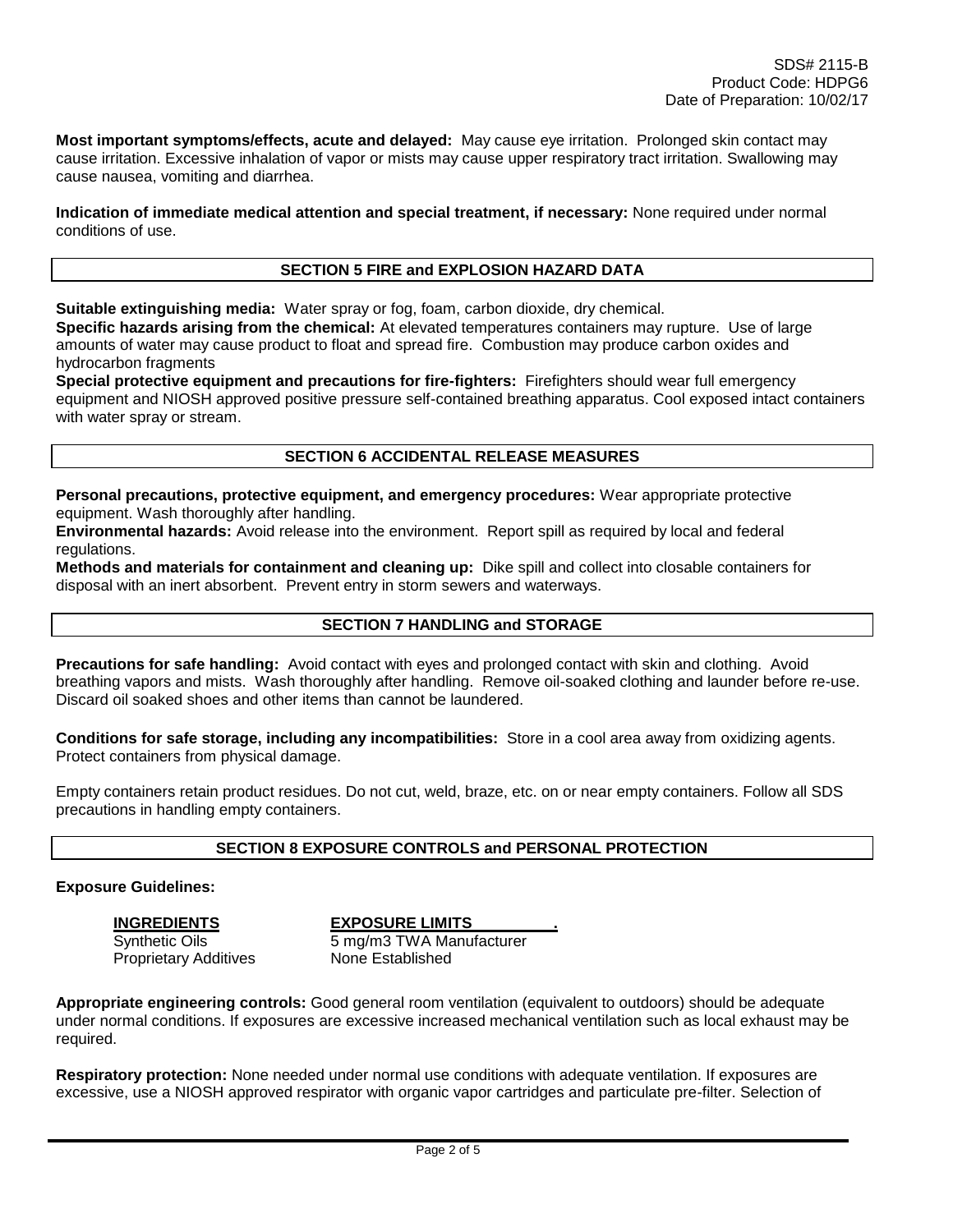respiratory protection depends on the contaminant type, form and concentration. Select in accordance with OSHA 1910.134 and good Industrial Hygiene practice.

**Skin protection:** Rubber, neoprene or other impervious gloves are recommended where prolonged or repeated skin contact is likely.

**Eye protection:** Safety glasses or goggles if splashing is possible.

**Other:** Impervious apron, boots and other clothing are recommended if needed to avoid prolonged/repeated skin contact. Suitable washing facilities should be available.

### **SECTION 9 PHYSICAL and CHEMICAL PROPERTIES**

**Appearance (physical state, color, etc.):** Red liquid. **Odor:** Mild petroleum odor.

| Odor threshold: Not available                        | pH: Not available                                      |
|------------------------------------------------------|--------------------------------------------------------|
| Melting point/Pourpoint: -40°C / --40°F              | <b>Boiling Point: Not available</b>                    |
| Flash point: 208°F / 97.7°C                          | <b>Evaporation rate: Not available</b>                 |
| Flammability (solid, gas): Not applicable            |                                                        |
| Flammable limits: LEL: Not applicable                | <b>UEL:</b> Not applicable                             |
| Vapor pressure: Not available                        | Vapor density: Not available                           |
| Relative density: 0.87                               | Solubility(ies): Insoluble in water                    |
| Partition coefficient: n-ctanol/water: Not available | Auto-ignition temperature: Not available               |
| Decomposition temperature: Not available             | Viscosity: $182 \text{ cSt} \ @ \ 40^{\circ} \text{C}$ |

# **SECTION 10 STABILITY and REACTIVITY**

**Reactivity:** This product is not expected to react. **Chemical stability:** The product is stable. **Possibility of hazardous reactions:** None known. **Conditions to avoid:** Avoid excessive heat. **Incompatible materials:** Avoid strong oxidizing agents. **Hazardous decomposition products:** Thermal decomposition may yield carbon monoxide, carbon dioxide and hydrocarbon fragments.

### **SECTION 11 TOXICOLOGICAL INFORMATION**

#### **Health Hazards:**

**Inhalation:** Excessive inhalation of vapors or mists may cause upper respiratory tract irritation.

**Skin Contact:** Prolonged or repeated contact may cause mild irritation or dryness.

**Eye Contact:** May cause mild irritation.

**Ingestion:** Swallowing large amounts may cause gastrointestinal effects including nausea and diarrhea. .

**Chronic Effects of Overexposure:** No adverse chronic effects are expected.

**Mutagenicity:** This product is not expected to cause mutagenic activity.

**Reproductive Toxicity:** This product is not expected to cause reproductive or developmental effects.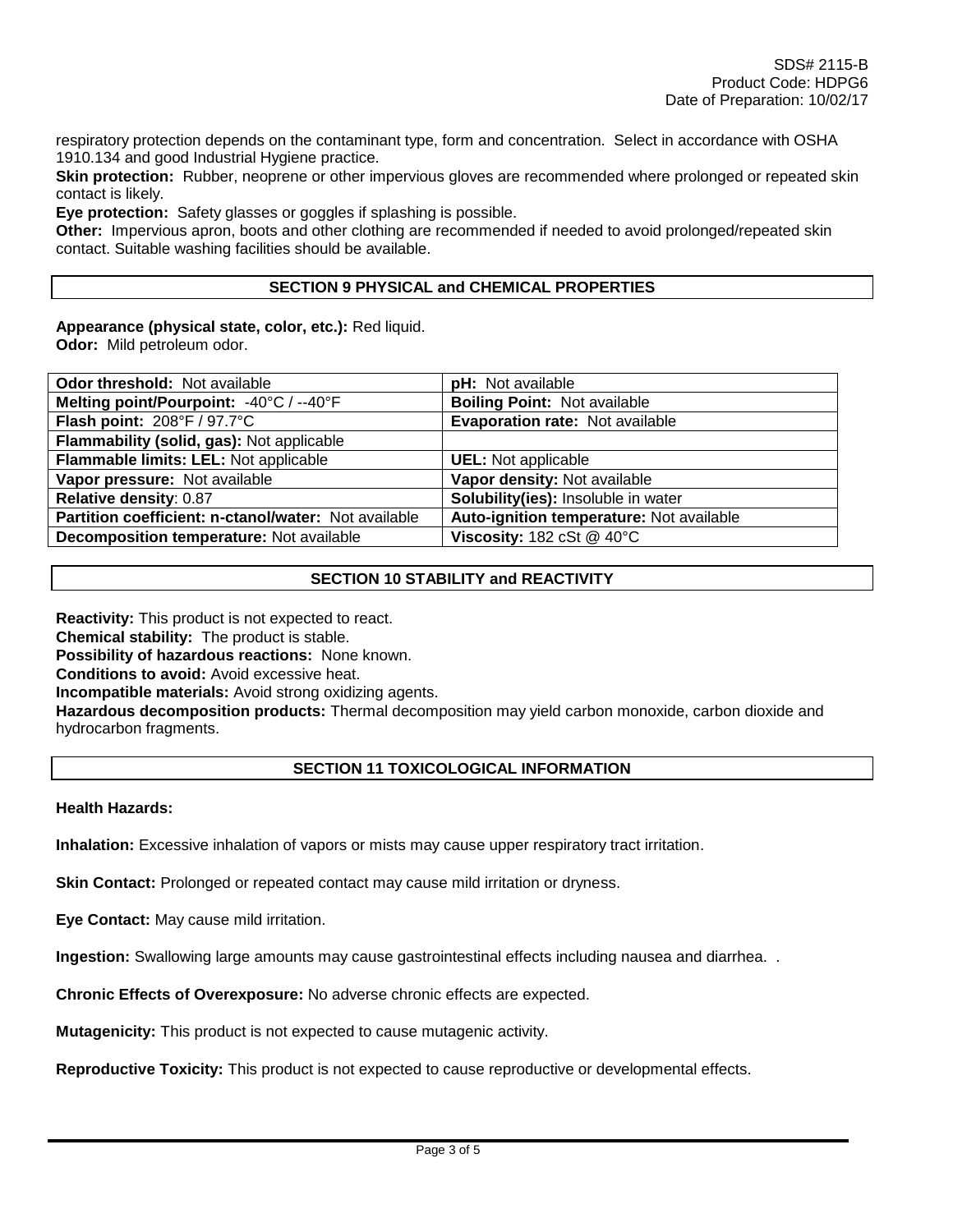**Carcinogenicity**: None of the components of this product are listed as a carcinogen or suspected carcinogen by IARC, NTP, ACGIH or OSHA.

### **Acute Toxicity Values:**

Synthetic Oils: Oral rat LD50 >5000 mg/kg; Dermal rabbit LD50 >2000 mg/kg: Proprietary Additives: Oral rat LD50 >5000 mg/kg; Dermal rabbit LD50 >2000 mg/kg. Inhalation rat LC50 >5 mg/L

# **SECTION 12: ECOLOGICAL INFORMATION**

### **Ecotoxicity:**

Synthetic Oils: No data available Proprietary Additives: No data available

**Persistence and degradability:** Synthetic oils are inherently biodegradable. Proprietary additives are biodegradable. **Bioaccumulative potential:** Proprietary additives is not expected to bioaccumulate. **Mobility in soil:** No data available **Other adverse effects:** None known.

## **SECTION 13: DISPOSAL INFORMATION**

**Waste Disposal Method:** Dispose in accordance with all local, state and federal regulations.

### **SECTION 14: TRANSPORTATION INFORMATION**

|             | <b>UN Number</b> | Proper shipping name | Hazard<br><b>Class</b> | <b>Packing</b><br>Group | <b>Environmental</b><br><b>Hazard</b> |
|-------------|------------------|----------------------|------------------------|-------------------------|---------------------------------------|
| <b>DOT</b>  |                  | Not Regulated        |                        |                         |                                       |
| <b>TDG</b>  |                  | Not Regulated        |                        |                         |                                       |
| <b>IMDG</b> |                  | Not Regulated        |                        |                         |                                       |
| <b>IATA</b> |                  | Not Regulated        |                        |                         |                                       |

**Transport in bulk (according to Annex II of MARPOL 73/78 and the IBC Code):** Not applicable – product is transported only in packaged form.

**Special precautions:** None known.

# **SECTION 15: REGULATORY INFORMATION**

#### **Safety, health, and environmental regulations specific for the product in question.**

**CERCLA:** This product is not subject to CERCLA reporting requirements. Many states have more stringent release reporting requirements. Report spills required under federal, state and local regulations.

**EPA SARA 311 Hazard Classification:** Refer to Section 2 for OSHA Hazard Classification

**SARA 313:** This product contains the following chemicals subject to Annual Release Reporting Requirements Under SARA Title III, Section 313 (40 CFR 372): None

**California Proposition 65:** This product contains the following chemicals which are known to the State of California to cause cancer or reproductive toxicity: None